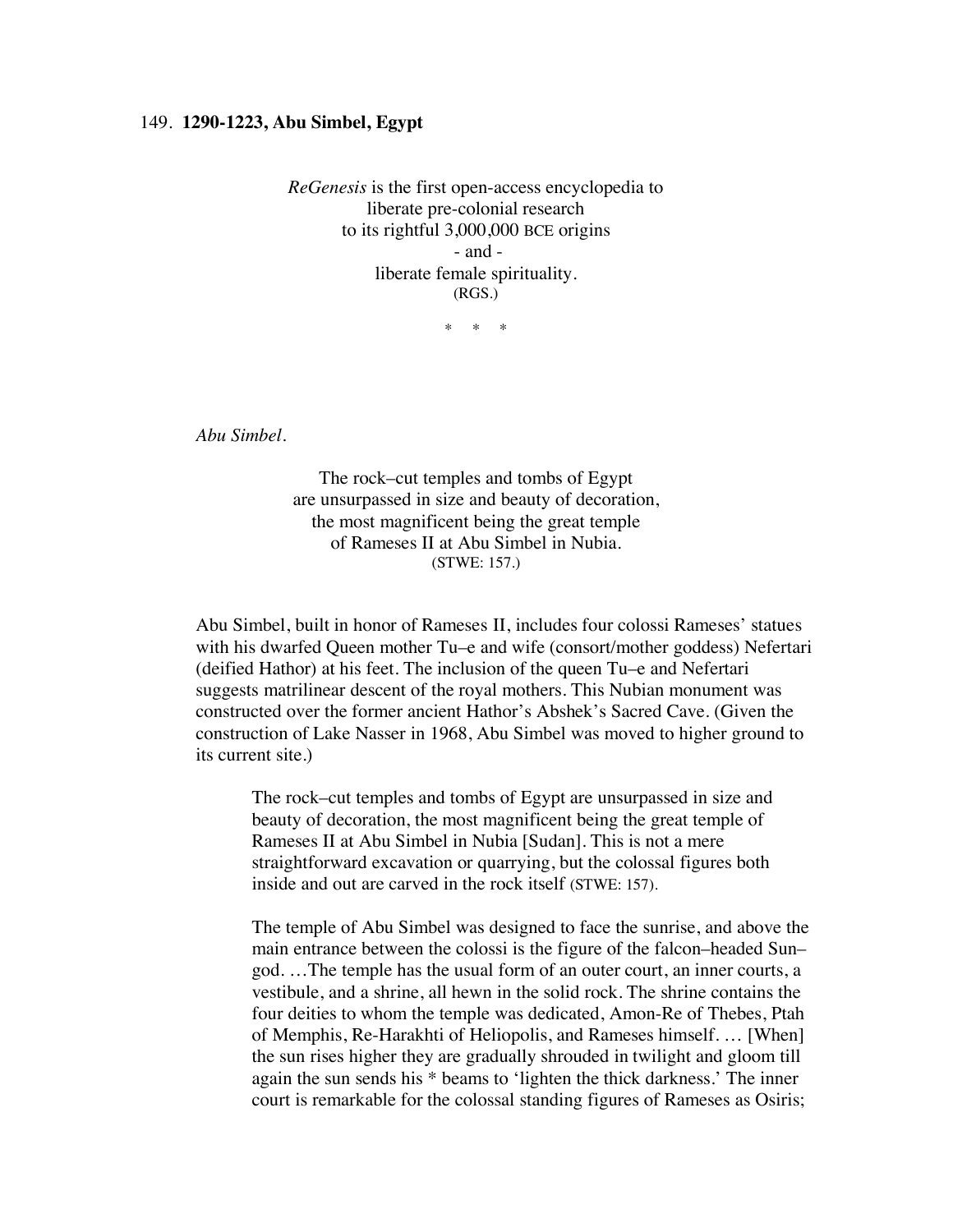there are four on each side, thirty feet high, carved from the rock which was left when the court was hewn out (STWE: 157-158). \* Prior to the exclusive (monotheistic?) sun gods, mythic sun–goddesses shared the heavens. They included: Kultepe (Arinitti); Egyptian Sekhmet; Germanic Sunna (Sunnu); Brythonic Aquae Sol (Sulis); (Roman) Sul– Minerva; Celtic Bridget; Baltic Saule; Finnish Paivatar; Siberian Kajae; Arabian Al–Ilat; and Shinto Omikami Amaterasu (RGS: 4400-250 BCE, Olympus Hera).

The hypostyle hall at Abu Simbel leads to the holies of holies including a sacred black baetyl (headless stone)/cube deity. Such sacred baetyls (headless stones) – cube deities are numerous in antiquity including other select examples: Massebah/Masseboth (obelisks and pillar cults) at Abu Simbel; sacred Tree of Life Force such as Tutankhamen's Djed (MG: 241-243); and the Omphalos or Earth navel stone at Delphi.

Adjacent to the great temple is a smaller temple dedicated to Rameses wife (consort/mother goddess), Queen Nefertari, dedicated to goddess Hathor Abshek. It is suggested that the current temples were built on top Hathor Abshek's sacred caves that existed five centuries prior to Rameses. Of the current structures in Queen Nefertari Temple, pillar cult [culture] statues are indicated. (See GSA below.)

Further Hathor research: 1490-70, Deir el Bahri; and 1479-1425, Tuthmosis III. (RGS.)

Further research of east facing temple – tombs that are lit at the solstices: 4000-3000, Gavrinis, France; 3500-3200, Knowth, Ireland; 3200, Newgrange, Ireland; \* 3100, Stonehenge, England; 3000, Woodhenge, England; and 2500, West Kennet Long Barrow, England; 1490-1468 Hatshepsut Temple, Egypt; 1290-1223 Abu Simbel; and Chaco Canyon, New Mexico. (RGS.) (RGS: 3100, Stonehenge, England.)

**\*** (RGS entry, 3200, Irish Neolithic.)

Further research about the replacement of earlier female – identified shrines and iconography: 12,000, Pamukkale/Hierapolis, Anatolia (Central Turkey); 5400- 3500, Ancient Aphrodite: Chalcolithic or Copper Age; 1000, Ephesus, Anatolia; 700-550, Apollo at Delphi and Didymaion, 370, Isis and Philae, Egypt; 664-525, Neith and the Black Virgin Mary Temple at Sais, Egypt; and 88, Aphrodisias, Turkey. (RGS.)

Further CE research about earlier Pagan shrines replaced by Christian churches: 324, St. Peter's Basilica Built Over Pagan Site, Rome; 326-1243, Byzantine Period and Constantine the Great; 410, Cybele and Fall of Rome; 432-440, Santa Maria Maggiore Church Built Over Pagan Site;  $12<sup>*</sup>$  and  $13<sup>*</sup>$  Centuries, Cult of the Virgin Mary; 1280, Catholic Church Built Over Pagan Sanctuary, Rome; and 1870, Lyon's Basilica Built Over Cybele's Pagan Temple. (RGS.)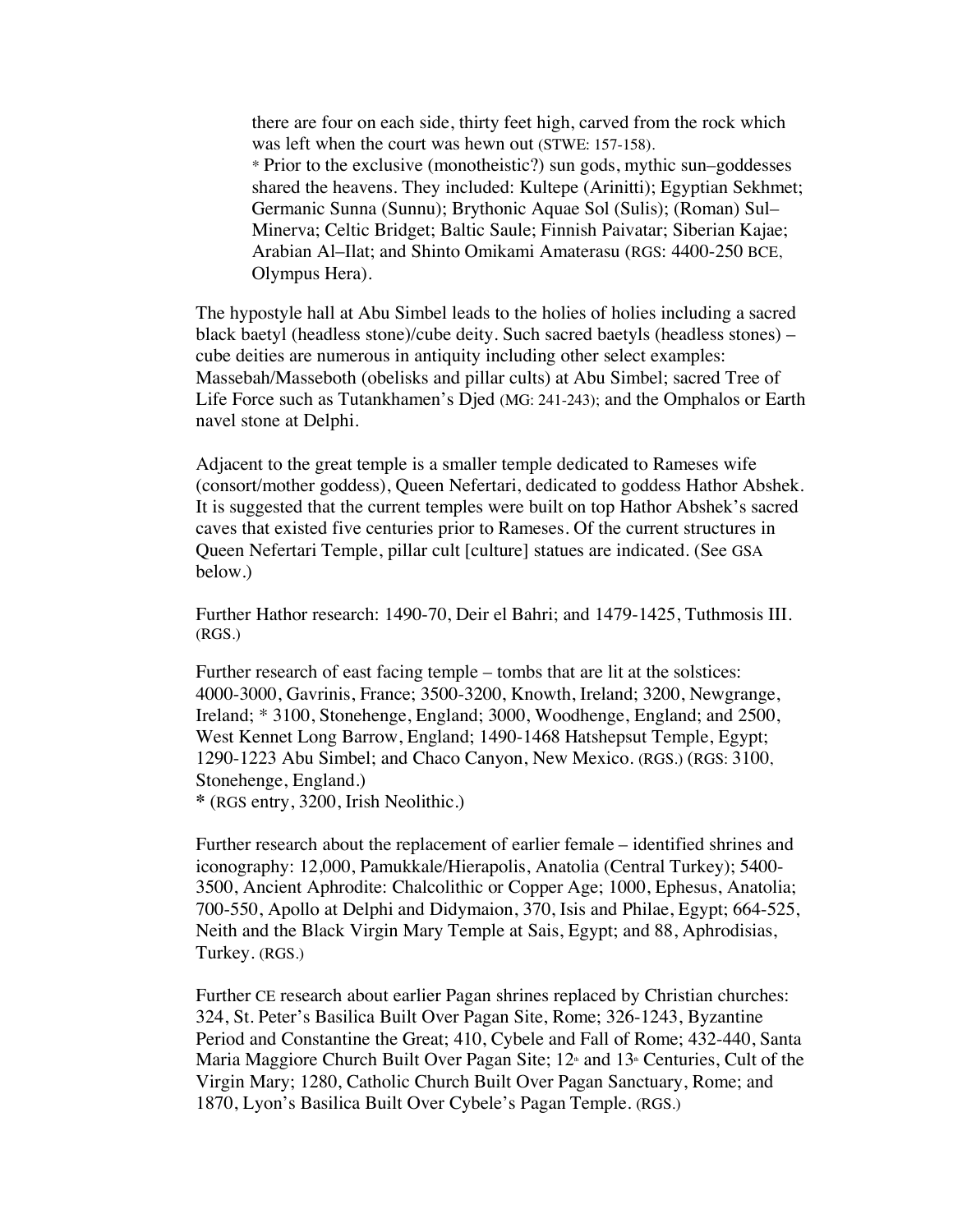Further Abu Simbel research:

- Bleeker, C. J. "Isis and Hathor: Two Ancient Egyptian Goddesses." *Book of the Goddess, Past and Present: An Introduction to Her Religion.* Ed. Saul M. Olyan. New York, NY: Crossroads Press, 1988. 29-48. (IAH.)
- Budge, E. A. Wallace. *The Gods of the Egyptians.* New York, NY: Dover, 1969. (TGTE.)

\_\_\_\_\_\_. "Introduction." *The Book of the Dead: The Hieroglyphic Transcript and Translation into English of the Papyrus of Ani*. 1895. Avenel, NJ: Gramercy Books, 1994. (BD.)

- Edwards, Amelia Ann Blanford. "The Origin of Portrait Sculptures, and the History of the Ka." *Egypt and Its Monuments: Pharaohs, Fellahs and Explorers*. New York, NY: Harper & Bros., 1891. 113-156. (OPS.)
- Erman, Adolf. *Life in Ancient Egypt.* 1894. Tran. H. M. Tirard. London, England: Constable Publications, 1971. (LIAE.)
- Hornung, Erik. *Conceptions of God in Ancient Egypt: The One and the Many*. Ithaca, NY: Cornell University Press, 1982. (CGA.)
- Lubell, Winifred Milius. "Temples of the Great Goddess." *Heresies: A Feminist Publication on Art and Politics.* (Revised Edition). 2.1, Issue 5 (1982): 32-39. (TGG.)
- Lesko, Barbara S. *The Remarkable Women of Ancient Egypt*. Providence, RI: BC Scribe, 1987. (RW.)
- \_\_\_\_\_. Ed. *Women's Earliest Records: From Ancient Egypt and Western Asia*. Atlanta, GA: Scholars Press, 1989. (WER.)
- \_\_\_\_\_. *The Great Goddesses of Egypt*. Norman, OK: University of Oklahoma Press, 1999. (GGOE.)
- Showerman, Grant. *The Great Mother of the Gods*. 1902. Chicago, IL: Argonaut, 1969. (GMG.)
- Witt, Reginald Eldred. *Isis in the Graeco-Roman World*. (*Isis in the Ancient World.)* Ithaca, NY: Cornell University Press, 1971. (IG.)

Further *Re-Genesis* research on ancient healing/re–generating centers, some more well-known than others include: Anatolian Bursa, Pergamon/Asclepion, Perge, Pamukkale, Ephesus and Bogazkoy; Egyptian Philae, Dendera, Abu Simbel/Abshek's Sacred Cave, and Kom Ombo; Roman Villa of Mysteries, Herculaneum, and Pompeii; Greek Kos; Minoan Crete; Megaliths Stonehenge, Avebury, Woodhenge, and West Kennet Long Barrow; ancient chalk mound Silbury Hill; Celtic Glastonbury/Chalice Well, and Brythonic Bath; Breton Gavrinis; Eire/Ireland's Knowth, and Newgrange; Syrian Palmyra, \* and Iberian/Roman Alhambra.

\* UNESCO world–heritage site Palmyra was invaded and seized by Islamic militants on 5–20–2015. Ancient Palmyra was a major caravan juncture for centuries, crossroad center of trade, dark–deity rituals, water–healing facilities, and mercantile information exchange resource for Greek, Roman, Persian and Islamic cultures. As a world–crossroad repository, Palmyra's archaeology is/was (?) an iconic legacy and archive of ancient civilizations.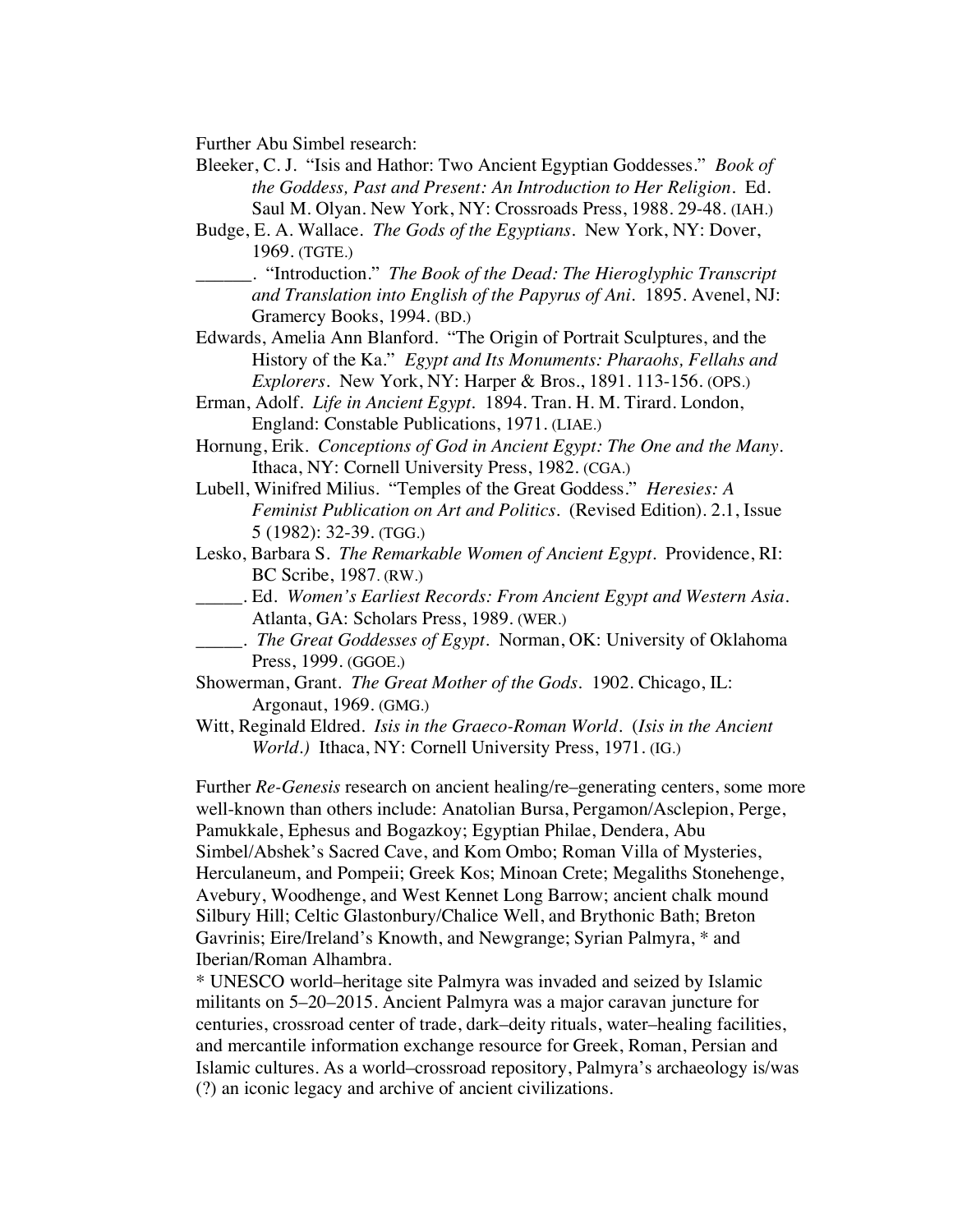IMAGE: AERIAL OF LAKE NASSER, EGYPT.

PHOTO: © GSA. DESCRIPTION: AERIAL VIEW OF LAKE NASSER ON DEPARTURE FROM ABU SIMBEL EGYPT, PREVIOUSLY SACRED TO HATHOR OF ABSHEK. SLIDE LOCATION EGYPT, SHEET 10, ROW 1, SLEEVE 4, SLIDE #24, 1989 CE. CO\_EGY\_S10\_R1\_SL4\_S24 jpg SHOT ON LOCATION: FROM ABU SIMBEL TO ASWAN, EGYPT.

NOTE 1: FIELDWORK PROJECT 1986.

IMAGE: SOLSTICE ORIENTED TEMPLE – TOMB: ABU SIMBEL, EGYPT. PHOTO: © GSA. DESCRIPTION: RAMESES GREAT TEMPLE IN NUBIA, SACRED TO ANCIENT HATHOR. RAMESES TEMPLE WAS BUILT OVER EARLIER CAVES OF GODDESS HATHOR ABSHEK.

SLIDE LOCATION EGYPT, SHEET 10, ROW 2, SLEEVE 3, SLIDE #24, 1290-1223 BCE. CO\_EGY\_S10\_R2\_SL3\_S24.jpg

SHOT ON LOCATION: SOLSTICE ORIENTED TEMPLE – TOMB: ABU SIMBEL, EGYPT. NOTE 1:

FOR RE-GENESIS RESEARCH ON OTHER BCE EAST FACING TEMPLE – TOMB ENTRIES THAT ARE LIT AT THE SOLSTICES: 4000-3500 GAVRINIS, BRITTANY, FRANCE; 3500-3200, KNOWTH, IRELAND; 3200, NEWGRANGE, IRELAND (SEE 3200, IRISH NEOLITHIC ENTRY); 3100, STONEHENGE, ENGLAND; 2500, WEST KENNET LONG BARROW, ENGLAND; 1490-1468, HATSHEPSUT TEMPLE, EGYPT, 1290-1223, ABU SIMBEL, EGYPT; AND CHACO CANYON, NEW MEXICO (RGS). (RGS: 3100, STONEHENGE, ENGLAND). NOTE 2: FIELDWORK PROJECT 1986.

UPDATE PHOTO KEY = CO\_EGY\_S10\_R2\_SL3\_S24.jpg CHRISI KARVONIDES' TEAM.

IMAGE: HYPOSTYLE HALL: ABU SIMBEL, EGYPT.

PHOTO: © GSA. DESCRIPTION: HYPOSTYLE HALL TO HOLIES OF HOLIES INC. SACRED BLACK BAETYLS (HEADLESS STONE)/CUBE DEITY. SOLSTICE RAYS LIGHT THREE GODS IN INNER SANCTUARY OF ABU SIMBEL.

SLIDE LOCATION EGYPT, SHEET 11, ROW 3, SLEEVE 1, SLIDE #31C, 1290-1223 BCE. CO\_EGY\_S11\_R3\_SL1\_S31C.jpg

SHOT ON LOCATION: SOLSTICE ORIENTED TEMPLE – TOMB: ABU SIMBEL, EGYPT. NOTE 1:

FOR RE-GENESIS RESEARCH ON OTHER BCE EAST FACING TEMPLE–TOMB ENTRIES THAT ARE LIT AT THE SOLSTICES: 4000-3500 GAVRINIS, BRITTANY, FRANCE; 3500-3200, KNOWTH, IRELAND; 3200, NEWGRANGE, IRELAND (SEE 3200, IRISH NEOLITHIC ENTRY); 3100, STONEHENGE, ENGLAND; 2500, WEST KENNET LONG BARROW, ENGLAND; 1490-1468, HATSHEPSUT TEMPLE, EGYPT, 1290-1223, ABU SIMBEL, EGYPT; AND CHACO CANYON, NEW MEXICO (RGS). (RGS: 3100, STONEHENGE, ENGLAND).

NOTE 2:

IN MANFRED LURKER'S DISCUSSION ABOUT BAETYLS, HE SAYS THAT ISIS' BAETYL IS HER WOMB WHERE SHE HOLDS THE DECEASED IN THE FETAL POSITION OR POSTURE OF THE CUBE, 'SYMBOLIC FORM OF THE MOTHER GODDESS' (GSAE: 44; RGS).

NOTE 3: FIELDWORK PROJECT 1986.

IMAGE: RAMESES' QUEEN MOTHER TU–E AND NEFERTARI: ABU SIMBEL, EGYPT. PHOTO: © GSA. DESCRIPTION: RAMESES' QUEEN MOTHER TU–E AND WIFE (CONSORT?), QUEEN NEFERTARI AT FEET OF KING SUGGEST MATRILINEAL DESCENT. ABU SIMBEL, EGYPT.

SLIDE LOCATION EGYPT, SHEET 11, ROW 1, SLEEVE 1, SLIDE #27, 1290-1223 BCE.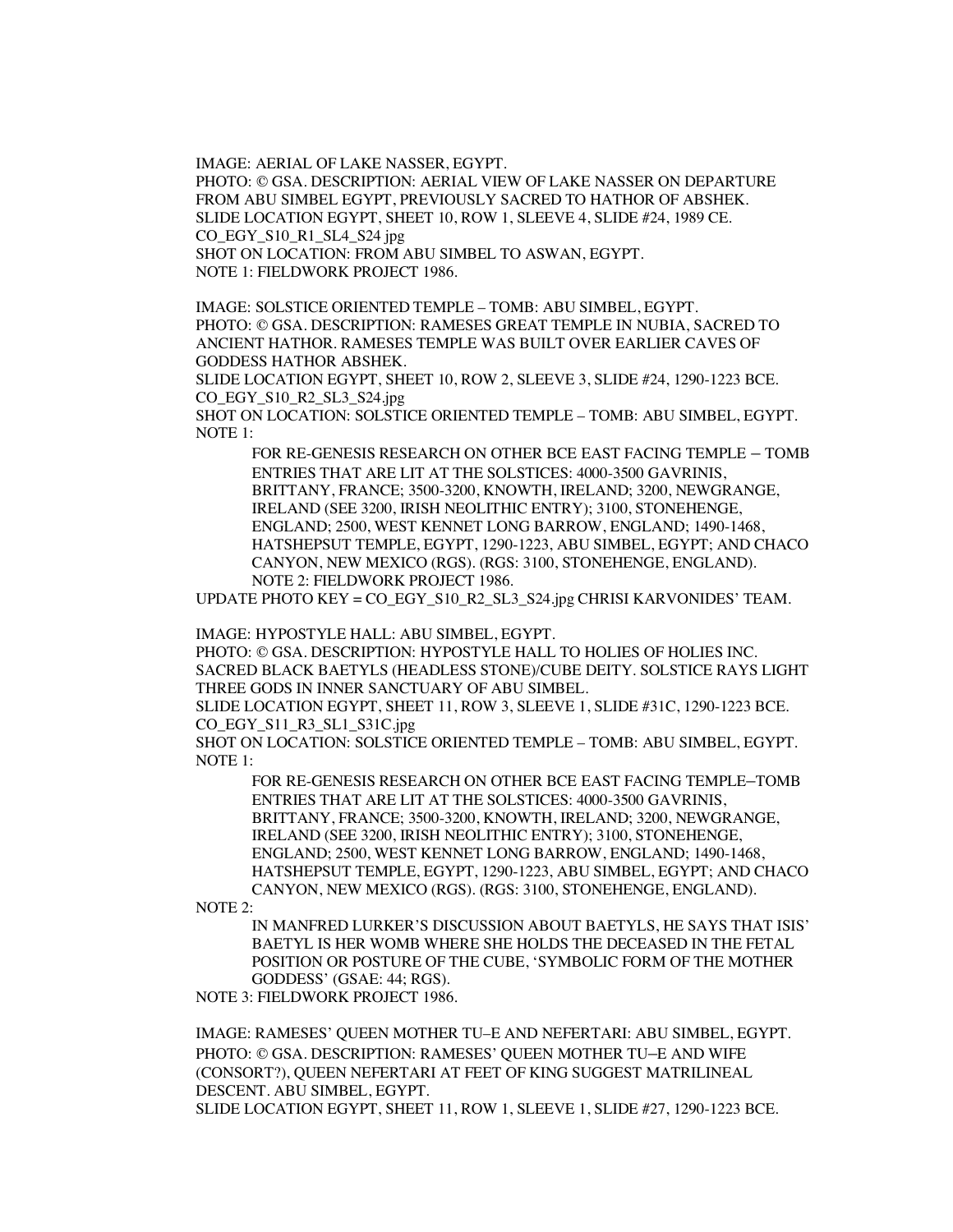CO\_EGY\_S11\_R1\_SL1\_S27.jpg

SHOT ON LOCATION: SOLSTICE ORIENTED TEMPLE – TOMB: ABU SIMBEL, EGYPT. NOTE 1: FROM MIDDLE KINGDOM, DESCENT WAS THE MATERNAL LINE. (IAH: 29.) NOTE 2: FIELDWORK PROJECT 1986.

IMAGE: SO–CALLED KINGS (OR QUEENS?) WITH BREASTS: ABU SIMBEL, EGYPT. PHOTO: © GSA. DESCRIPTION: HIEROGLYPH OF A MIRROR IMAGE OF GOD (OR GODDESS) HAPI WITH FEMALE BREASTS UNITING UPPER AND LOWER EGYPT AND ALSO RESPONSIBLE FOR FERTILE FIELDS. CARTOUCHE OF RAMESES IN UPPER RESISTER.

SLIDE LOCATION EGYPT, SHEET 11, ROW 1, SLEEVE 3, SLIDE #29, 1290-1223 BCE. CO\_EGY\_S11\_R1\_SL3\_S29.jpg

SHOT ON LOCATION: SOLSTICE ORIENTED TEMPLE – TOMB: ABU SIMBEL, EGYPT. NOTE 1: FIELDWORK PROJECT 1989.

IMAGE: PROFILE OF RAMESES II WITH WEDJAT/URAEUS: ABU SIMBEL, EGYPT. PHOTO: © GSA. DESCRIPTION: PROFILE OF RAMESES II WITH WEDJAT/URAEUS ON BROW.

SLIDE LOCATION EGYPT, SHEET 10, ROW 3, SLEEVE 4, SLIDE #24F, 1290-1223 BCE. CO\_EGY\_S10\_R3\_SL4\_S24F.jpg

SHOT ON LOCATION: SOLSTICE ORIENTED TEMPLE – TOMB: ABU SIMBEL, EGYPT. NOTE 1: "THE COBRA WITH SPREAD HOOD READY TO STRIKE WAS WORN BY ALL PHARAOHS ON THE FOREHEAD AS THE EMBLEM OF ROYALTY (STWE: 114-115)." NOTE 2: WEDJAT OR WADJET IS ALSO KNOWN AS EDJO, UDJO, OR BUTO. NOTE 3: A WING-TYPE WEDJAT/URAEUS AS AN EAGLE (ANZU) ALSO PROTECTS ANATOLIAN CYBELE/KUBABA AT CARCHEMISH (KARKAMIS), (ANATOLIA) TURKEY. OTHER BIRD PROTECTOR-GODDESSES INCLUDES AKKADIAN SIRIS, EGYPTIAN BIRD GODDESS ISIS, PLUS THE BABYLONIAN RAVEN GODDESS. NOTE 4: FIELDWORK PROJECT 1989.

IMAGE: QUEEN NEFERTARI'S TEMPLE SUGGESTS PILLAR CULT: ABU SIMBEL, EGYPT.

PHOTO: © GSA. DESCRIPTION: ROYAL CARTOUCHES OF RAMESES AND QUEEN NEFERTARI'S TEMPLE SUGGESTS PILLAR CULT. NUBIAN GUARD AT ENTRANCE. SLIDE LOCATION RE-GENESIS PHASE 2, SHEET 3, ROW 1, SLEEVE 2, SLIDE #35C, 1290-1223 BCE.

IT\_RPT\_S3\_R1\_SL2\_S35C.jpg

SHOT ON LOCATION: SOLSTICE ORIENTED TEMPLE – TOMB: ABU SIMBEL, EGYPT. NOTE 1: FIELDWORK PROJECT 1989.

IMAGE: STUNNING NUBIAN GUARD AT NEFERTARI TEMPLE: ABU SIMBEL, EGYPT. PHOTO: © GSA. DESCRIPTION: CLOSE UP OF NUBIAN GUARD WITH ANKH AT NEFERTARI'S TEMPLE, ABU SIMBEL EGYPT. SLIDE LOCATION EGYPT, SHEET 12, ROW 3, SLEEVE 3, SLIDE #35F, 1290-1223 BCE.

CO\_EGY\_S12\_R3\_SL3\_S35F.jpg

SHOT ON LOCATION: SOLSTICE ORIENTED TEMPLE – TOMB: ABU SIMBEL, EGYPT. NOTE 1: FIELDWORK PROJECT 1989.

IMAGE: PILLAR CULT [CULTURE] AT NEFERTARI'S TEMPLE: ABU SIMBEL, EGYPT. PHOTO: © GSA. DESCRIPTION: ALTHOUGH BADLY WORN, HATHOR STELE HEWN IN ROCK IN INTERIOR OF NEFERTARI'S TEMPLE SUGGESTS EARLIER PILLAR CULT [CULTURE], ABU SIMBEL, EGYPT.

SLIDE LOCATION EGYPT, SHEET 12, ROW 4, SLEEVE 4, SLIDE 40A, 1290-1223 BCE. CO\_EGY\_S12\_R4\_SL4\_S40A.jpg

SHOT ON LOCATION: QUEEN NEFERTARI'S TEMPLE: ABU SIMBEL, EGYPT. NOTE 1: FIELDWORK PROJECT 1989.